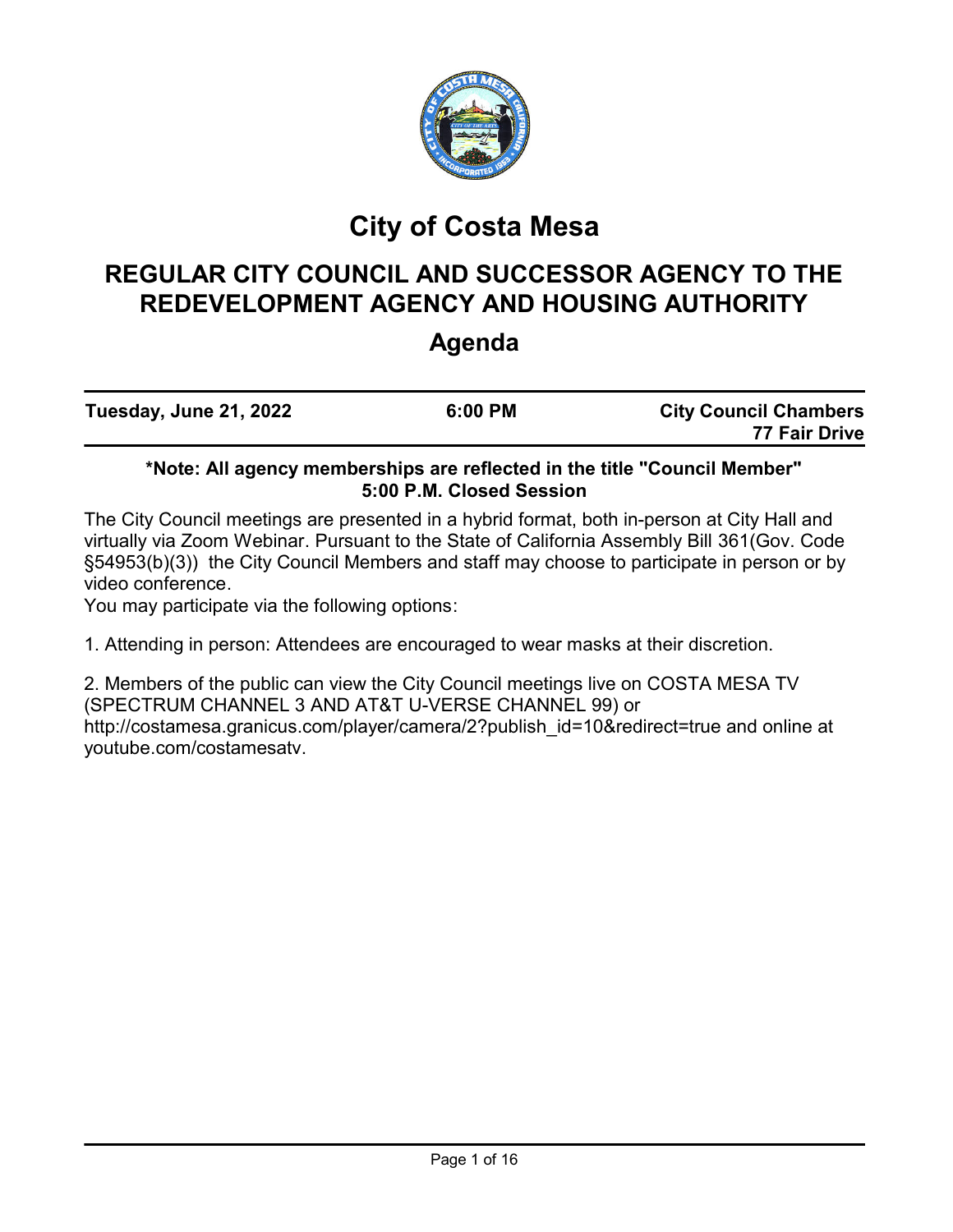3. Zoom Webinar: (For both 5:00 p.m. and 6:00 p.m. meetings)

Please click the link below to join the webinar:

https://us06web.zoom.us/j/98376390419?pwd=dnpFelc5TnU4a3BKWVIyRVZMallZZz09 Or sign into Zoom.com and "Join a Meeting"

Enter Webinar ID: 983 7639 0419/ Password: 905283

• If Zoom is not already installed on your computer, click "Download & Run

Zoom" on the launch page and press "Run" when prompted by your browser. If Zoom has previously been installed on your computer, please allow a few moments for the application to launch automatically.

• Select "Join Audio via Computer."

• The virtual conference room will open. If you receive a message reading, "Please wait for the host to start this meeting," simply remain in the room until the meeting begins.

• During the Public Comment Period, use the "raise hand" feature located in the participants' window and wait for city staff to announce your name

and unmute your line when it is your turn to speak. Comments are limited to 3 minutes, or as otherwise directed.

Participate via telephone: (For both 5:00 p.m. and 6:00 p.m. meetings) Call: 1 669 900 6833 Enter Webinar ID: 983 7639 0419/ Password: 905283

During the Public Comment Period, press \*9 to add yourself to the queue and wait for city staff to announce your name/phone number and press \*6 to unmute your line when it is your turn to speak. Comments are limited to 3 minutes, or as otherwise directed.

4. Additionally, members of the public who wish to make a written comment on a specific agenda item, may submit a written comment via email to the City Clerk at cityclerk@costamesaca.gov. Comments received by 12:00 p.m. on the date of the meeting will be provided to the City Council, made available to the public, and will be part of the meeting record.

5. Please know that it is important for the City to allow public participation at this meeting. If you are unable to participate in the meeting via the processes set forth above, please contact the City Clerk at (714) 754-5225 or cityclerk@costamesaca.gov and staff will attempt to accommodate you. While the City does not expect there to be any changes to the above process for participating in this meeting, if there is a change, the City will post the information as soon as possible to the City's website.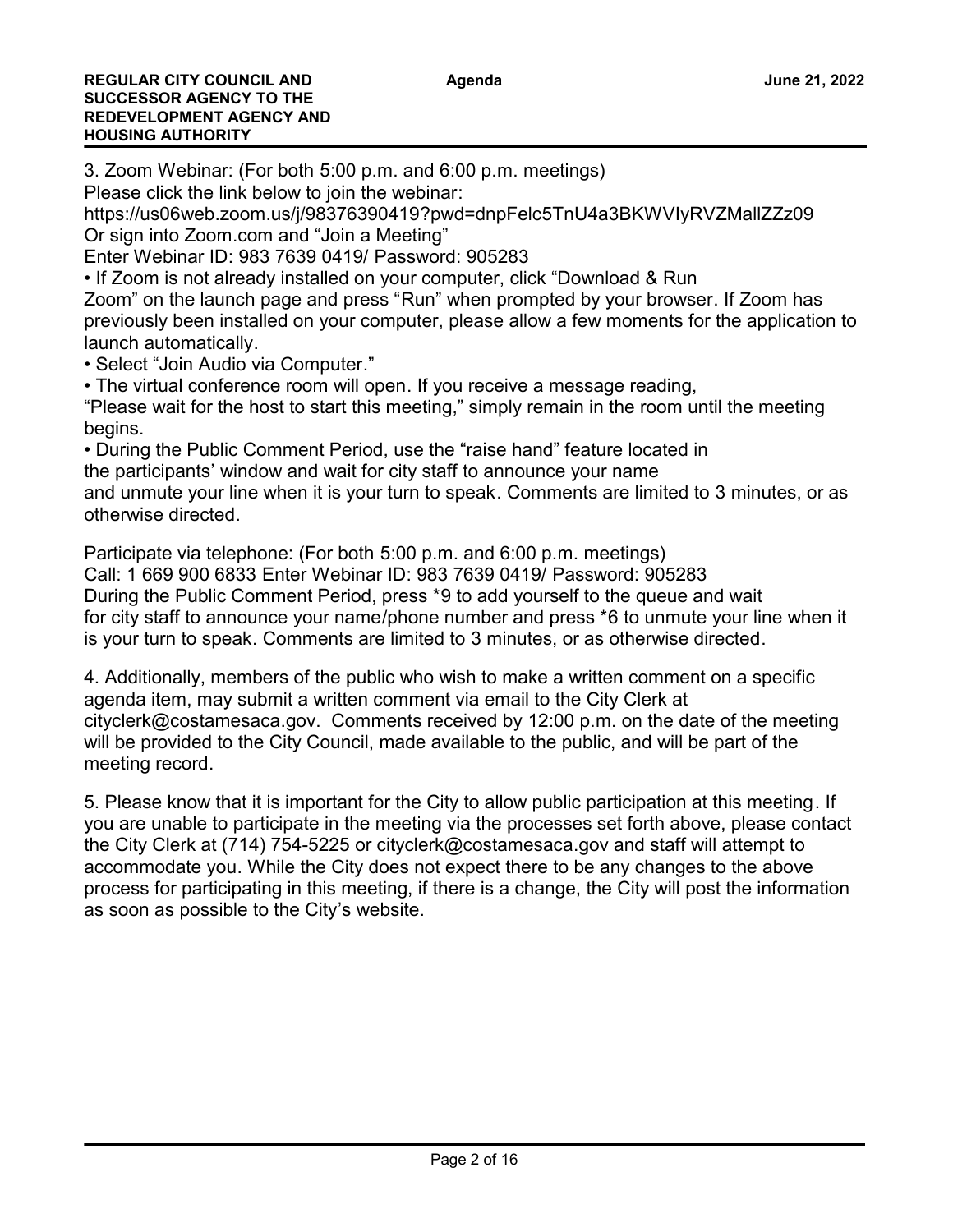#### **REGULAR CITY COUNCIL AND SUCCESSOR AGENCY TO THE REDEVELOPMENT AGENCY AND HOUSING AUTHORITY**

Note that records submitted by the public will not be redacted in any way and will be posted online as submitted, including any personal contact information. All pictures, PowerPoints, and videos submitted for display at a public meeting must be previously reviewed by staff to verify appropriateness for general audiences. No links to YouTube videos or other streaming services will be accepted, a direct video file will need to be emailed to staff prior to each meeting in order to minimize complications and to play the video without delay. The video must be one of the following formats, .mp4, .mov or .wmv. Only one file may be included per speaker for public comments. Please e-mail to the City Clerk at cityclerk@costamesaca.gov NO LATER THAN 12:00 Noon on the date of the meeting.

Note regarding agenda-related documents provided to a majority of the City Council after distribution of the City Council agenda packet (GC §54957.5): Any related documents provided to a majority of the City Council after distribution of the City Council Agenda Packets will be made available for public inspection. Such documents will be posted on the city's website and will be available at the City Clerk's office, 77 Fair Drive, Costa Mesa, CA 92626.

All cell phones and other electronic devices are to be turned off or set to vibrate. Members of the audience are requested to step outside the Council Chambers to conduct a phone conversation.

Free Wi-Fi is available in the Council Chambers during the meetings. The network username available is: CM\_Council. The password is: cmcouncil1953.

As a LEED Gold Certified City, Costa Mesa is fully committed to environmental sustainability. A minimum number of hard copies of the agenda will be available in the Council Chambers. For your convenience, a binder of the entire agenda packet will be at the table in the foyer of the Council Chambers for viewing.

The City of Costa Mesa aims to comply with the Americans with Disabilities Act (ADA) in all respects. If, as an attendee or a participant at this meeting, you will need special assistance beyond what is currently provided, the Clerks office will attempt to accommodate in a reasonable manner. Note, Closed Captioning is available via the Zoom application. Please contact the City Clerk's office 24 hours prior to the meeting to inform us of your particular needs and to determine if accommodation is feasible 714-754-5225 or at cityclerk@costamesaca.gov.

El objetivo de la Ciudad de Costa Mesa es cumplir con la ley de Estadounidenses con Discapacidades (ADA) en todos los aspectos. Si como asistente o participante en esta junta, usted necesita asistencia especial, más allá de lo que actualmente se proporciona, la oficina del Secretario de la Ciudad intentara de complacer en una forma razonable. Favor de comunicarse con la oficina del Secretario de la Ciudad con 24 horas de anticipación para informarnos de sus necesidades y determinar si alojamiento es realizable al 714-754-5225 o cityclerk@costamesaca.gov.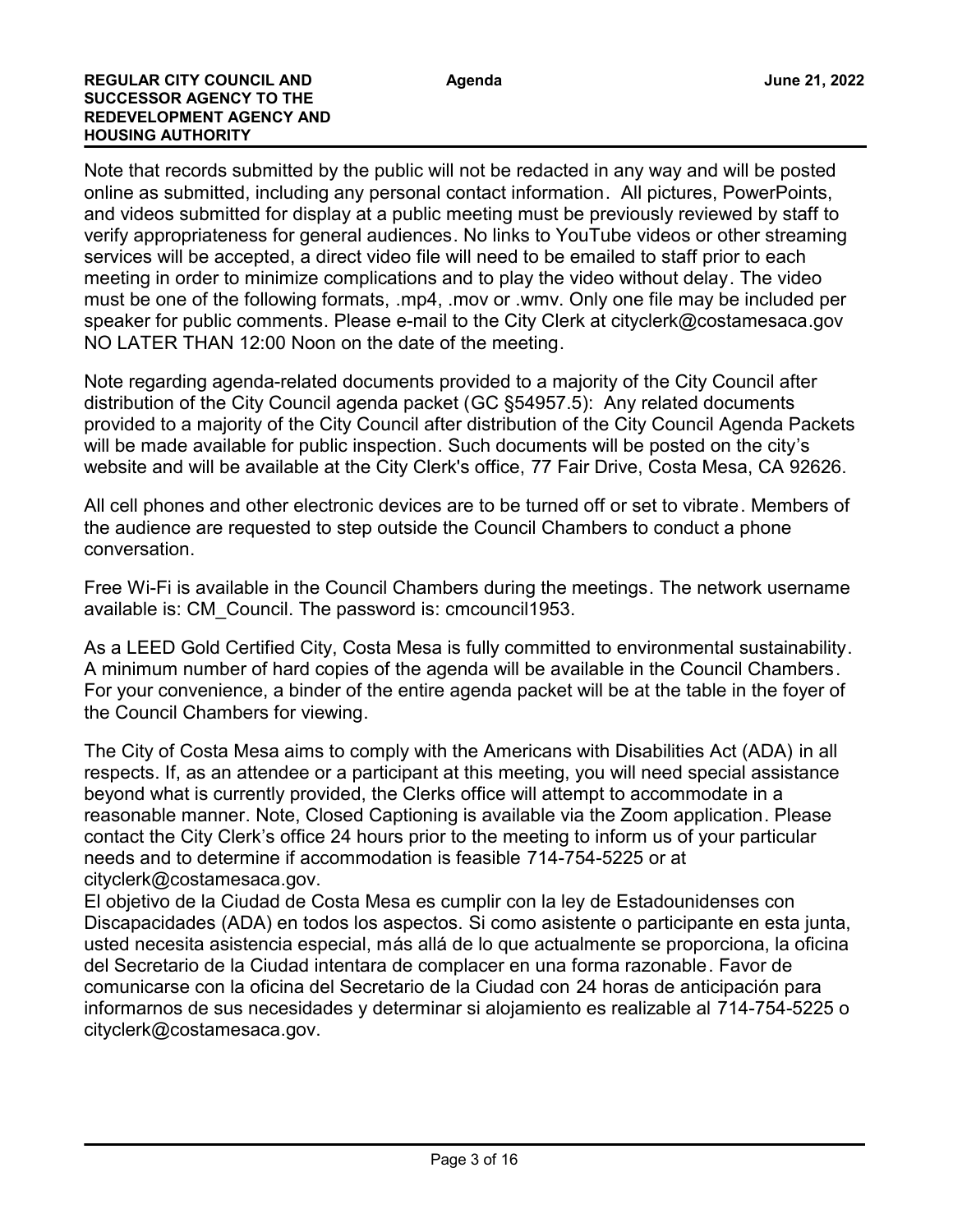# **CLOSED SESSION - 5:00 P.M.**

CALL TO ORDER

ROLL CALL

PUBLIC COMMENTS Members of the public are welcome to address the City Council only on those items on the Closed Session agenda. Each member of the public will be given a total of three minutes to speak on all items on the Closed Session agenda.

CLOSED SESSION ITEMS:

- 1. CONFERENCE WITH LEGAL COUNSEL EXISTING LITIGATION ONE CASE Pursuant to California Government Code Section 54956.9 (d)(1) Name of Case: Costa Mesa v. Newport Mesa Unified School District, Orange County Superior Court Case No. 30-2021-01179397-CU-WM-CXC.
- 2. CONFERENCE WITH LABOR NEGOTIATORS Pursuant to California Government Code Section 54957.6, (a) Agency Designated Representative: Lori Ann Farrell Harrison, City Manager Name of Employee Organization: Costa Mesa City Employees Association (CMCEA).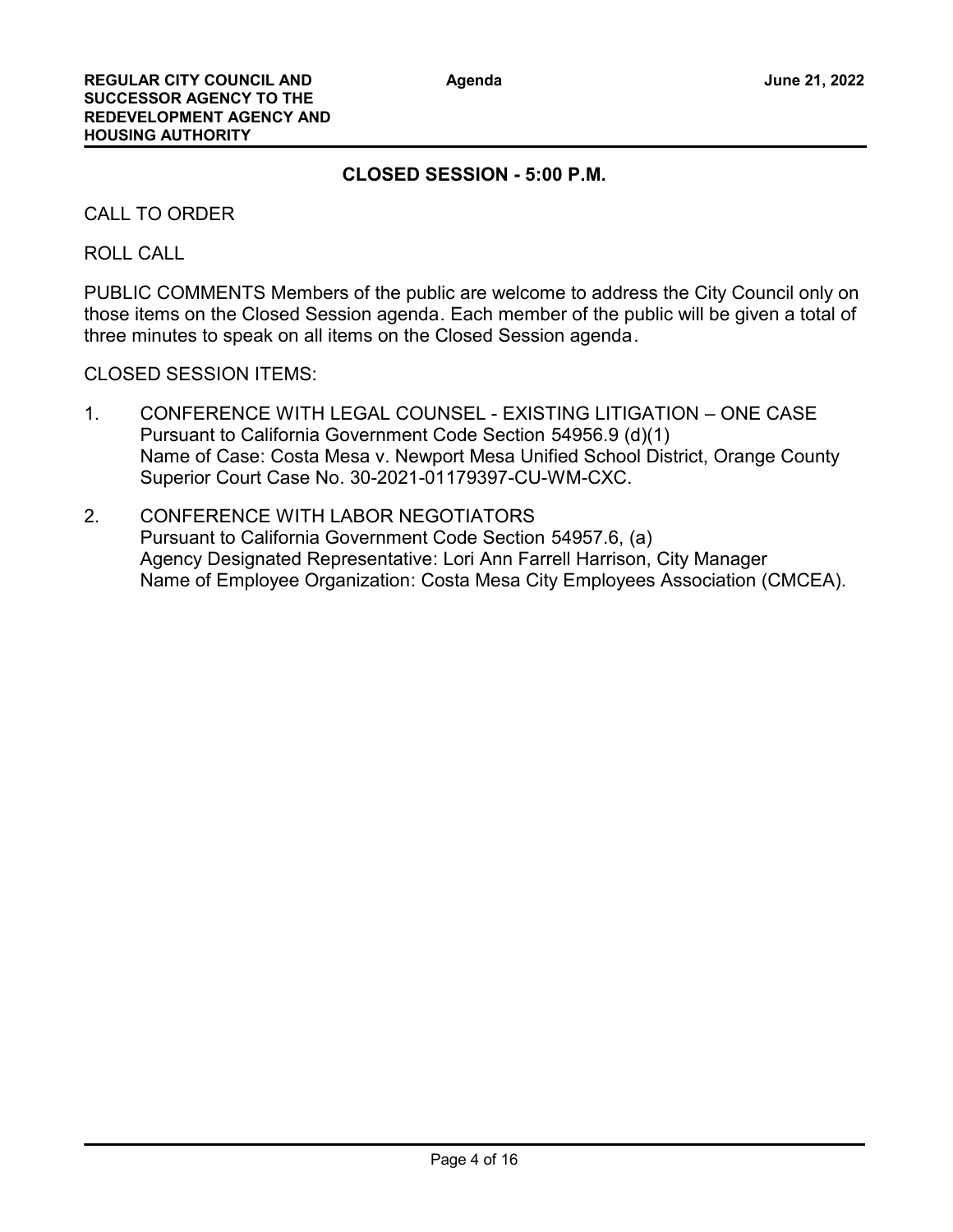# **REGULAR MEETING OF THE CITY COUNCIL AND SUCCESSOR AGENCY TO THE REDEVELOPMENT AGENCY AND HOUSING AUTHORITY**

# **JUNE 21, 2022 – 6:00 P.M.**

**JOHN STEPHENS Mayor** 

**MANUEL CHAVEZ ANDREA MARR Council Member - District 4 Mayor Pro Tem - District 3**

 **JEFFREY HARLAN LOREN GAMEROS Council Member - District 6 Council Member - District 2**

**ARLIS REYNOLDS DON HARPER**

 **Council Member - District 5 Council Member - District 1**

 **KIMBERLY HALL BARLOW LORI ANN FARRELL HARRISON**

**City Attorney City Manager** 

# **CALL TO ORDER**

## **NATIONAL ANTHEM AND PLEDGE OF ALLEGIANCE**

Jimmy Vivar

## **MOMENT OF SOLEMN EXPRESSION**

[Per Council Policy 000-12, these presentations are made by community volunteers stating their own views. The City Council disclaims any intent to endorse or sponsor the views of any speaker.]

Pastor Christine Nolf, Redemption Church

## **ROLL CALL**

# **CITY ATTORNEY CLOSED SESSION REPORT**

## **PRESENTATIONS:**

1. Certificates of Recognition to Newport Harbor High School Girls' Lacrosse Team CIF **Champions**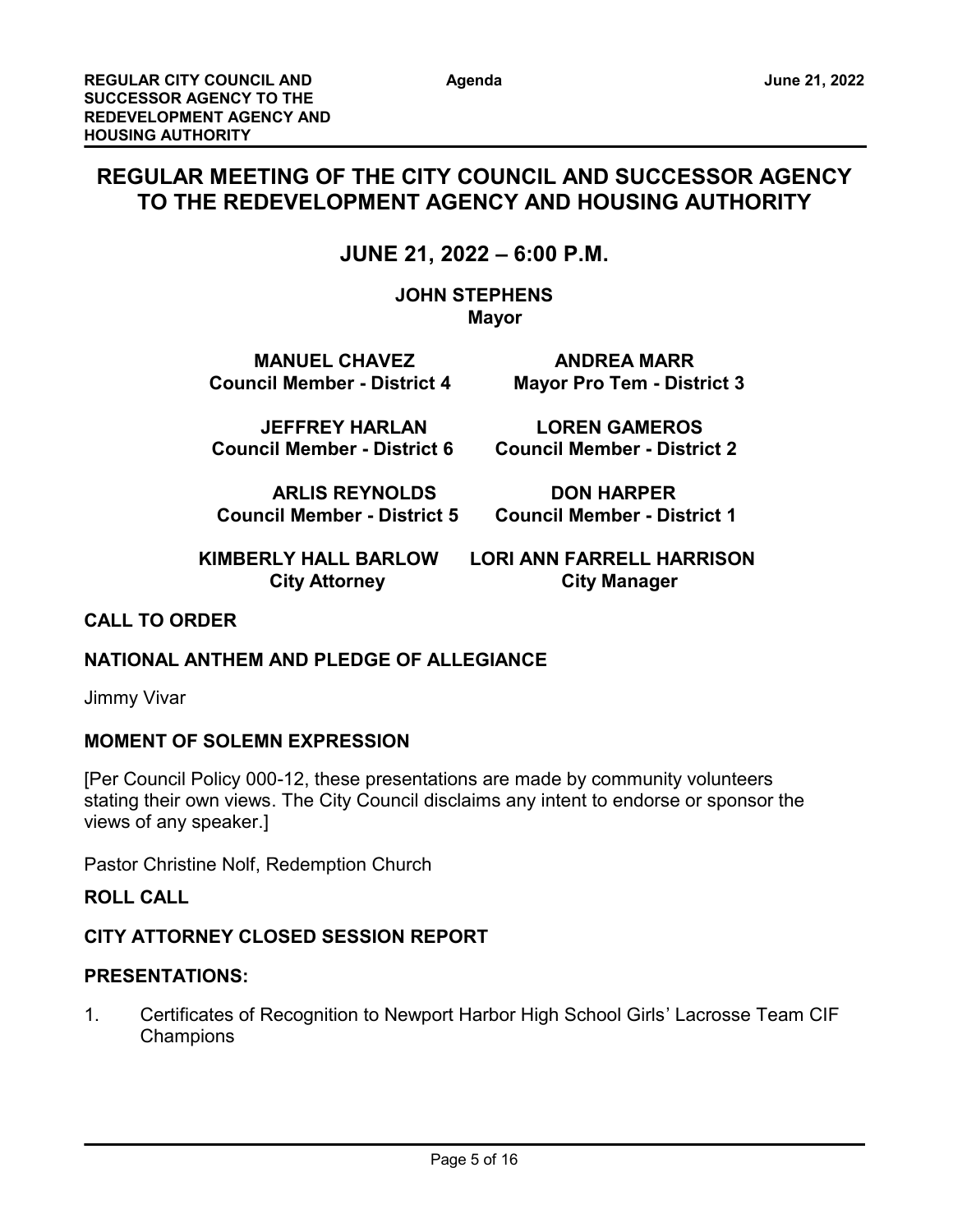- 2. Certificates of Recognition to Newport Harbor High School Girls' Water Polo Team CIF **Champions**
- 3. Certificates of Recognition to Newport Harbor High School Boys' Water Polo CIF SS Open Division Champions

#### **PUBLIC COMMENTS – MATTERS NOT LISTED ON THE AGENDA**

**Comments are limited to 3 minutes, or as otherwise directed. Comments on Consent Calendar items may also be heard at this time.**

# **COUNCIL MEMBER COMMITTEE REPORTS, COMMENTS, AND SUGGESTIONS Each council member is limited to 4 minutes. Additional comments will be heard at the end of the meeting.**

- 1. Council Member Reynolds
- 2. Council Member Chavez
- 3. Council Member Gameros
- 4. Council Member Harlan
- 5. Council Member Harper
- 6. Mayor Pro Tem Marr
- 7. Mayor Stephens

## **REPORT – CITY MANAGER**

# **REPORT – CITY ATTORNEY**

## **CONSENT CALENDAR (Items 1-11)**

All matters listed under the Consent Calendar are considered to be routine and will be acted upon in one motion. There will be no separate discussion of these items unless members of the City Council, staff, or the public request specific items to be discussed and/or removed from the Consent Calendar for discussion.

#### **1. [PROCEDURAL WAIVER: APPROVE THE READING BY TITLE ONLY](http://costamesa.legistar.com/gateway.aspx?m=l&id=/matter.aspx?key=1840) [22-736](http://costamesa.legistar.com/gateway.aspx?m=l&id=/matter.aspx?key=1840) OF ALL ORDINANCES AND RESOLUTIONS**

## RECOMMENDATION:

City Council, Agency Board, and Housing Authority approve the reading by title only and waive full reading of Ordinances and Resolutions.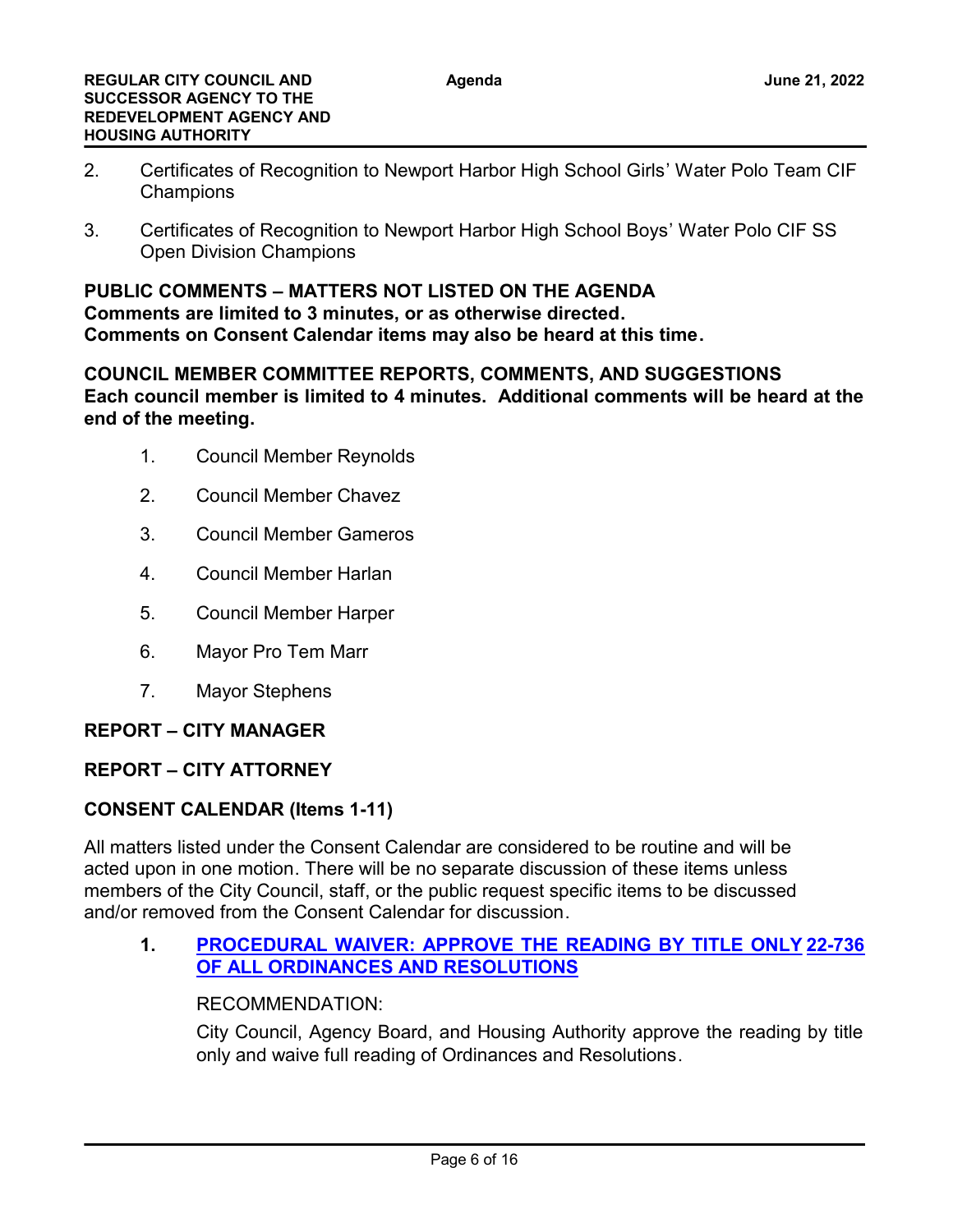# **2. [READING FOLDER](http://costamesa.legistar.com/gateway.aspx?m=l&id=/matter.aspx?key=1844) [22-740](http://costamesa.legistar.com/gateway.aspx?m=l&id=/matter.aspx?key=1844)**

RECOMMENDATION:

City Council receive and file Claims received by the City Clerk: Robert Becker, Jeffrey Pham, Mari Shimizu.

# **3. [ADOPTION OF WARRANT RESOLUTION](http://costamesa.legistar.com/gateway.aspx?m=l&id=/matter.aspx?key=1864) [22-760](http://costamesa.legistar.com/gateway.aspx?m=l&id=/matter.aspx?key=1864)**

RECOMMENDATION:

City Council approve Warrant Resolution No. 2682

Attachments: [1. 6.3.22 Summary Check Register.pdf](http://costamesa.legistar.com/gateway.aspx?M=F&ID=e3534b93-88f6-48c6-a2bb-ebf3c126a92e.pdf) [2. 6.10.22 Summary Check Register.pdf](http://costamesa.legistar.com/gateway.aspx?M=F&ID=f9a3b156-f250-4f98-828c-2238b46e01ae.pdf)

## **4. [ADOPTION OF A RESOLUTION TO ALLOW MEMBERS OF THE CITY](http://costamesa.legistar.com/gateway.aspx?m=l&id=/matter.aspx?key=1845) [22-741](http://costamesa.legistar.com/gateway.aspx?m=l&id=/matter.aspx?key=1845) COUNCIL, COMMISSIONS AND COMMITTEES TO PARTICIPATE IN THE MEETINGS REMOTELY, AS NEEDED, DUE TO HEALTH AND SAFETY CONCERNS FOR THE MEMBERS AND THE PUBLIC**

RECOMMENDATION:

Staff recommends the City Council adopt Resolution 2022-xx to allow the members of the City Council, Commission, and Committees to participate in the meetings remotely, as needed, via Zoom due to:

- · The current State of Emergency and global pandemic, which continues to directly impact the ability of the members of the City's legislative bodies to meet safely in person; and
- · Federal, State and/or local officials continue to impose or recommend measures to promote social distancing.

**Attachments:** [1. Draft Resolution No. 2022-XX](http://costamesa.legistar.com/gateway.aspx?M=F&ID=0116e901-f6aa-4c03-987a-d5aa42c4449d.docx)

# **5. [BIENNIAL REVIEW OF CITY'S CONFLICT OF INTEREST CODE](http://costamesa.legistar.com/gateway.aspx?m=l&id=/matter.aspx?key=1838) [22-734](http://costamesa.legistar.com/gateway.aspx?m=l&id=/matter.aspx?key=1838)**

## RECOMMENDATION:

Staff recommends the City Council approve Resolution No. 2022-xx revising the list of designated positions in the City's Conflict of Interest Code.

**Attachments: [1. Designated Positions](http://costamesa.legistar.com/gateway.aspx?M=F&ID=f0a55382-1ba1-4021-95e8-446951c4e4c0.docx)** 

[2. Resolution 2022-xx](http://costamesa.legistar.com/gateway.aspx?M=F&ID=af1bcad3-6647-47a5-b478-098b721e319d.docx)

[3. 2022 Local Agency Biennial Notice](http://costamesa.legistar.com/gateway.aspx?M=F&ID=de6b8b2b-3208-4aef-bcd8-cbde2cc13395.pdf)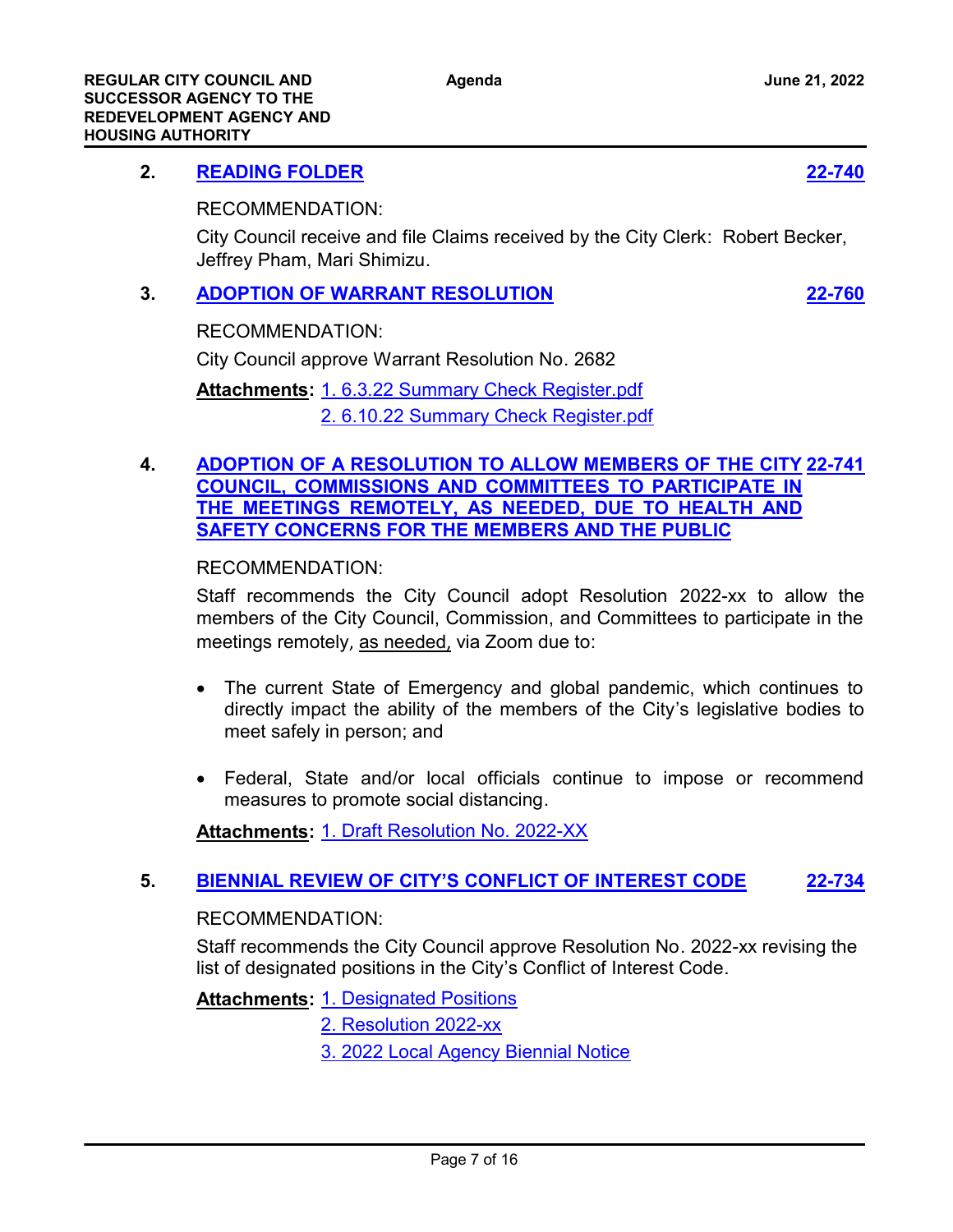#### 6. **MONTHLY UPDATE OF STRATEGIC PLAN GOALS OBJECTIVES [22-761](http://costamesa.legistar.com/gateway.aspx?m=l&id=/matter.aspx?key=1865)**

RECOMMENDATION:

Staff recommends the City Council approve the June 2022 update to the City of Costa Mesa's Strategic Plan Goals and Objectives.

**Attachments:** [Strategic Objectives - Update - June 2022](http://costamesa.legistar.com/gateway.aspx?M=F&ID=2f252fea-2b16-4555-be61-5a474d4be044.doc)

# **7. [AGREEMENT FOR DIESEL FUEL PROCUREMENT AND DELIVERY](http://costamesa.legistar.com/gateway.aspx?m=l&id=/matter.aspx?key=1813) [22-709](http://costamesa.legistar.com/gateway.aspx?m=l&id=/matter.aspx?key=1813) SERVICES WITH MERRIMAC PETROLEUM, INC.**

RECOMMENDATION:

Staff recommends the City Council:

- 1. Approve the proposed Agreement with Merrimac Petroleum, Inc., DBA Merrimac Energy Group, 1240 Wardlow Road, Long Beach, CA 90807, for the purchase and delivery of diesel fuel in an annual amount not to exceed \$360,000 based upon pricing through an Agreement with the City of Torrance, Bid No. B2019-07, for an initial term of two (2) years effective July 1, 2022.
- 2. Authorize the City Manager and the City Clerk to execute the agreement and future authorized amendments to the agreement.

Attachments: [1. Agreement for Diesel Fuel Services](http://costamesa.legistar.com/gateway.aspx?M=F&ID=112d148c-314f-4aa6-b3f3-80fe1aada9ad.pdf)

[2. City of Torrance Bid](http://costamesa.legistar.com/gateway.aspx?M=F&ID=65629762-abcc-4404-ba33-5c8fbb6863bc.pdf)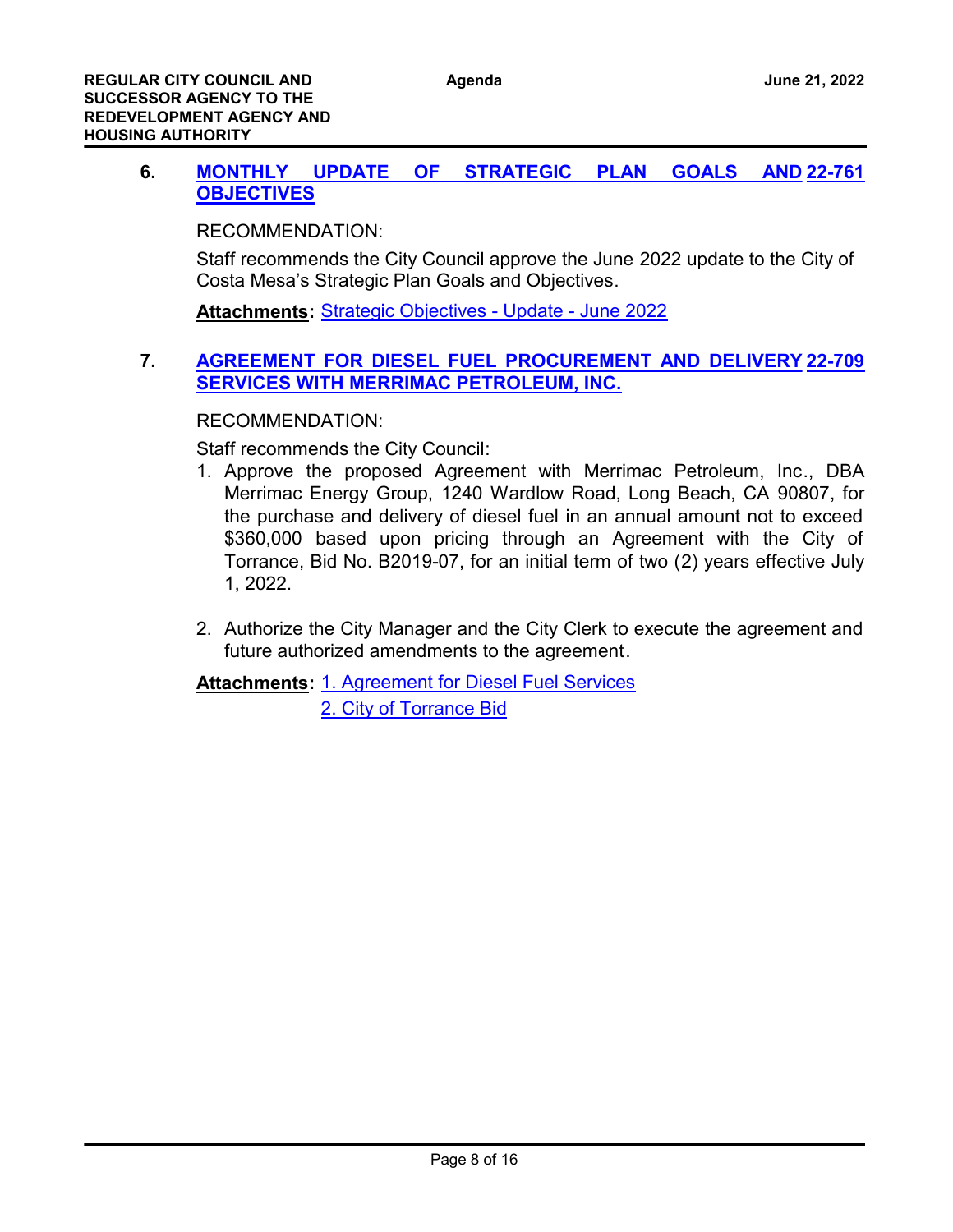#### 8. **AMENDMENT FOR UNLEADED FUEL PROCUREMENT DELIVERY SERVICES WITH PINNACLE PETROLEUM, INC. [22-743](http://costamesa.legistar.com/gateway.aspx?m=l&id=/matter.aspx?key=1847)**

RECOMMENDATION:

Staff recommends that the City Council:

1. Approve Amendment No. 1 to the agreement with Pinnacle Petroleum, Inc., increasing Fiscal Year 2021-2022's annual amount by \$120,000 and increasing the annual not to exceed amount for subsequent years by \$400,000, resulting in annual allocation of \$800,000.

2. Authorize the City Manager and the City Clerk to execute the amendment and future authorized amendments to the agreement.

Attachments: [1. Amendment No. 1](http://costamesa.legistar.com/gateway.aspx?M=F&ID=41aeea43-5a7a-42f9-99a9-18bb46d2935f.pdf) [2. County of Orange Contract](http://costamesa.legistar.com/gateway.aspx?M=F&ID=1f516463-5b2b-41e6-845f-65a642052a0f.pdf)

# **9. [ACCEPTANCE OF THE FAIRVIEW ROAD HIGHWAY SAFETY](http://costamesa.legistar.com/gateway.aspx?m=l&id=/matter.aspx?key=1846) [22-742](http://costamesa.legistar.com/gateway.aspx?m=l&id=/matter.aspx?key=1846) IMPROVEMENT PROJECT, FEDERAL PROJECT NO. HSIPL-5312(102), CITY PROJECT NO. 19-10**

RECOMMENDATION:

Staff recommends the City Council:

- 1. Accept the work performed by Hardy & Harper, Inc., for the Fairview Road Highway Safety Improvement Project, Federal Project No. HSIPL-5312(102), City Project No. 19-10, and authorize the City Clerk to file the Notice of Completion.
- 2. Authorize the City Manager to release the retention monies thirty-five (35) days after the Notice of Completion filing date; release the Labor Material Bond seven (7) months after the filing date; and release the Faithful Performance Bond, if appropriate, at the conclusion of the one-year warranty period.

**Attachments:** [1. Cost Summary](http://costamesa.legistar.com/gateway.aspx?M=F&ID=9af8ab51-bcb5-4261-98a9-4a976cae2d39.pdf)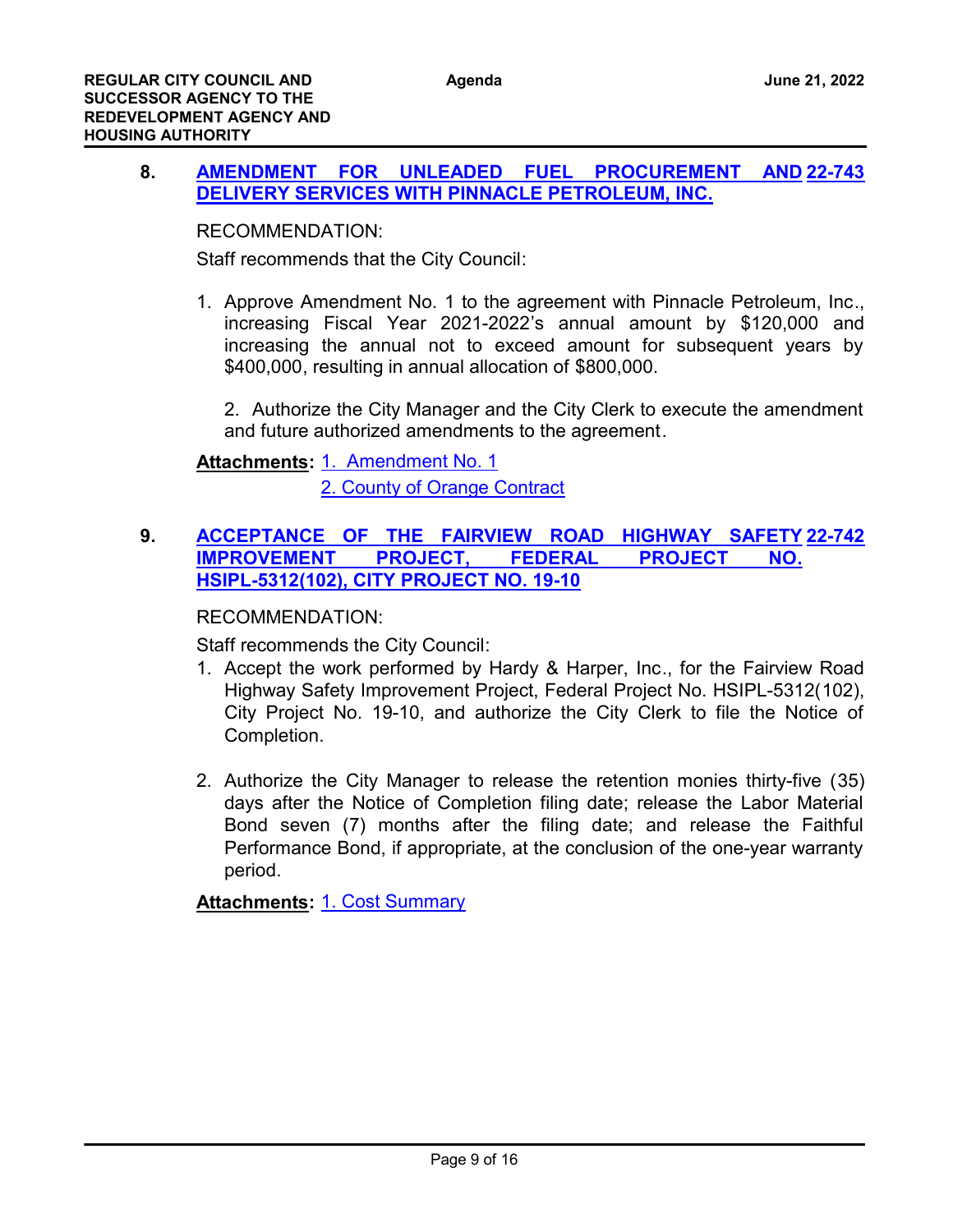# **10. [RENEWED MEASURE M \(M2\) ELIGIBILITY](http://costamesa.legistar.com/gateway.aspx?m=l&id=/matter.aspx?key=1848) [22-744](http://costamesa.legistar.com/gateway.aspx?m=l&id=/matter.aspx?key=1848)**



RECOMMENDATION:

Staff recommends the City Council:

- 1. Approve the City's Maintenance of Effort (MOE) for Fiscal Year (FY) 2022- 23.
- 2. Approve the M2 Seven-Year Capital Improvement Program (CIP) comprised of the City's Five-Year and future year CIP for FY 2022-23 through FY 2028- 29.
- 3. Adopt Resolution No. 2022-xx, for the Update of the Pavement Management Plan.
- 4. Authorize staff to submit documents to meet M2 Eligibility requirements.

**Attachments: [1. MOE Certification](http://costamesa.legistar.com/gateway.aspx?M=F&ID=a0402570-1fd1-4c0c-a5d5-d141431738e6.pdf)** 

- [2. M2 Seven-Year Capital Improvement Program](http://costamesa.legistar.com/gateway.aspx?M=F&ID=9afb22e6-eb87-4007-9eb8-0b708a705993.pdf)
- [3. Proposed 2022 PMP Resolution](http://costamesa.legistar.com/gateway.aspx?M=F&ID=3b77f719-6bd8-4c27-bbca-5ec064b0ecd8.docx)

# **11. [ACCEPTANCE OF CALRECYCLE SB 1383 LOCAL ASSISTANCE](http://costamesa.legistar.com/gateway.aspx?m=l&id=/matter.aspx?key=1861) [22-757](http://costamesa.legistar.com/gateway.aspx?m=l&id=/matter.aspx?key=1861) GRANT**

# RECOMMENDATION:

Staff recommends the City Council:

- 1. Accept \$159,969 CalRecycle's SB 1383 Local Assistance Grant Program that was recently awarded to the City.
- 2. Authorize the City Manager or designee with signature authority to execute all documents necessary to implement the grant and all grant-related reports to CalRecycle.

3. Authorize revenue and expense appropriations in the amounts of \$159,969, respectively, to account for the SB 1383 grant award in the City's FY2021-22 State Grant Fund (Fund 231).

Attachments: [1. SB 1383 Local Assistance Grant Program Awards](http://costamesa.legistar.com/gateway.aspx?M=F&ID=7ea79184-3a8f-45f9-b3c8-77e935aecd7f.pdf)

[2. Exhibit A Terms & Conditions](http://costamesa.legistar.com/gateway.aspx?M=F&ID=6782de55-aa79-44cc-a31a-b749f14345ce.pdf)

[3. Exhibit B Procedures & Requirements](http://costamesa.legistar.com/gateway.aspx?M=F&ID=7d2f3033-2dd0-45fa-b461-91251ec5971d.pdf)

# **AT THIS TIME COUNCIL WILL ADDRESS ANY ITEMS PULLED FROM THE CONSENT CALENDAR**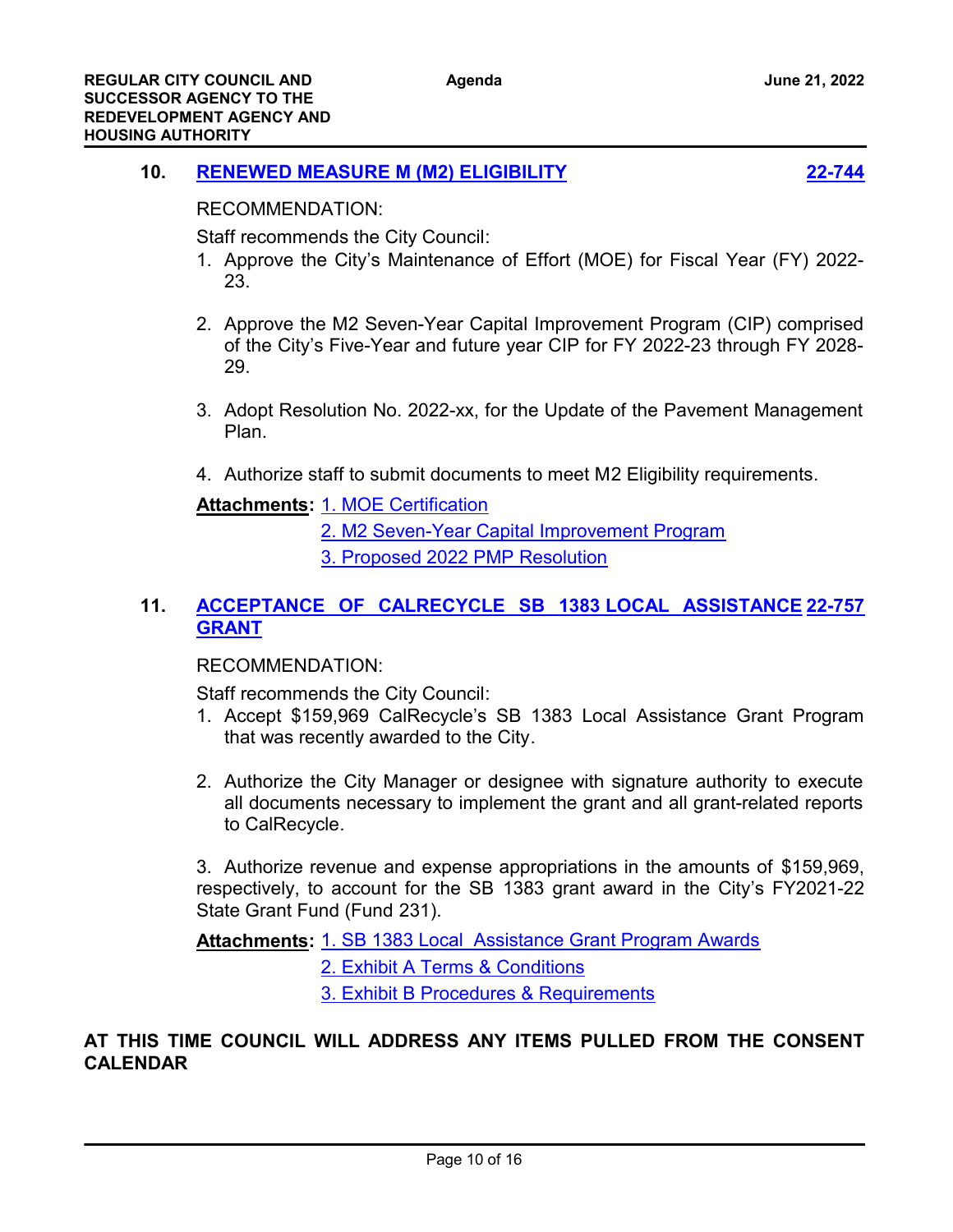**------------------------------END OF CONSENT CALENDAR-------------------------------**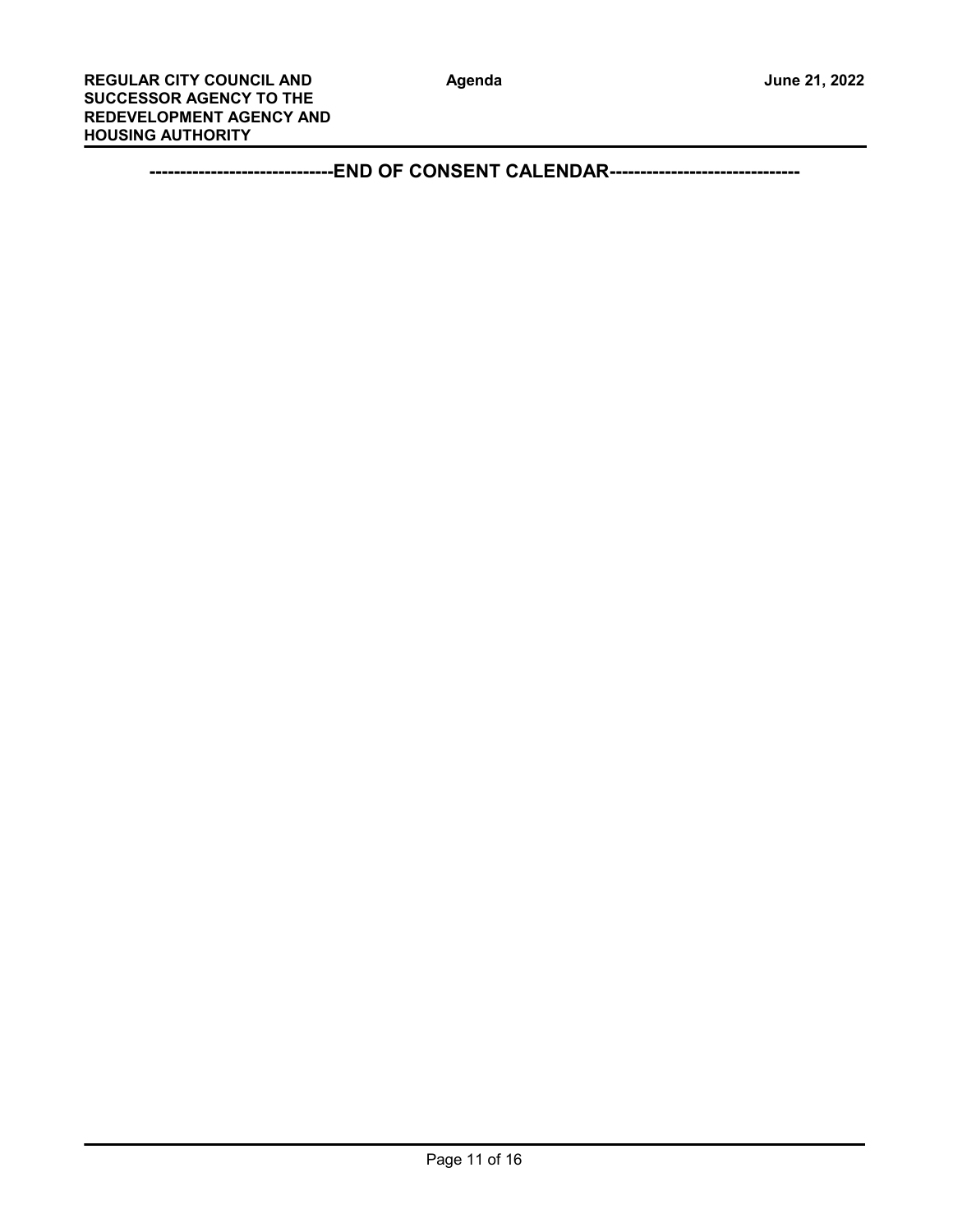#### **PUBLIC HEARINGS:**

(Pursuant to Resolution No. 05-55, Public Hearings begin at 7:00 p.m.)

**1. [BUSINESS IMPROVEMENT AREA \(BIA\) REAUTHORIZATION,](http://costamesa.legistar.com/gateway.aspx?m=l&id=/matter.aspx?key=1866) [22-762](http://costamesa.legistar.com/gateway.aspx?m=l&id=/matter.aspx?key=1866) RESOLUTION TO LEVY ANNUAL ASSESSMENT**

#### RECOMMENDATION:

Staff recommends that the City Council:

- 1. Conduct a public hearing regarding the Business Improvement Area (BIA) reauthorization and levy of the annual assessment for Fiscal Year 2022- 2023.
- 2. Adopt Resolution No. 2022-XX, confirming the annual report filed by Travel Costa Mesa and levying an annual assessment for Fiscal Year 2022-23 for the Business Improvement Area (BIA) covering certain Costa Mesa hotels and motels (Attachment 1).

3. Approve the use of \$164,000 in Federal American Rescue Plan Funds as revenue recovery for City activities, programs and events, until annual hotel tax and BIA revenues are restored to normal levels.

**Attachments:** [1. Costa Mesa 2022-23 BIA Reso Levying Assessment](http://costamesa.legistar.com/gateway.aspx?M=F&ID=e4f12f29-c809-4728-ac34-8b1ee14ceb9c.docx)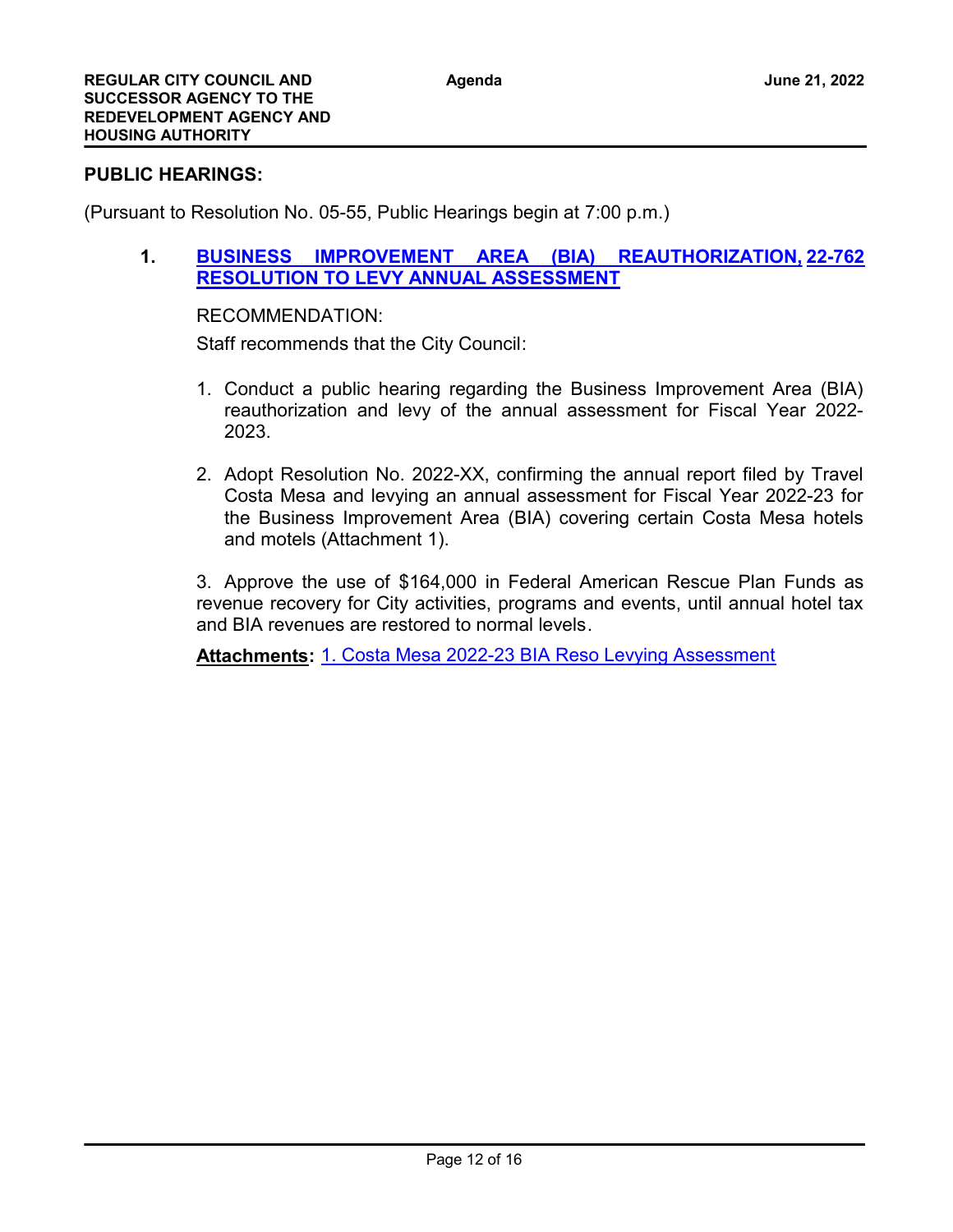**2. [INTRODUCTION OF AN ORDINANCE TO APPROVE CODE](http://costamesa.legistar.com/gateway.aspx?m=l&id=/matter.aspx?key=1862) [22-758](http://costamesa.legistar.com/gateway.aspx?m=l&id=/matter.aspx?key=1862) AMENDMENT CO-2022-XX, AMENDING PORTIONS OF TITLE 10 OF THE COSTA MESA MUNICIPAL CODE PERTAINING TO PARKING BY PERMIT ONLY AND TO AUTHORIZE RELATED FEES**

## RECOMMENDATION:

Staff recommends the City Council:

- 1. Introduce for first reading, by title only, Ordinance No. 2022-xx, to approve Code Amendment CO-2022-xx, amending portions of Title 10 of the Costa Mesa Municipal Code (CMMC) pertaining to parking by permit only and to authorize related fees.
- 2. Approve proposed Amendment No. 3 to the Professional Services Agreement with Dixon Resources Unlimited increasing the maximum compensation by \$60,950 for Residential Permit Parking Support Services, for a total not-to-exceed amount of \$192,950.

3. Authorize the City Manager and the City Clerk to execute the amendment and future authorized amendments to the agreement.

Attachments: [1. Ordinance RPP - Redline and Clean Versions](http://costamesa.legistar.com/gateway.aspx?M=F&ID=158bed46-5e24-4906-a3db-a5d40033f961.pdf) [2. Amendment No. 3 to PSA](http://costamesa.legistar.com/gateway.aspx?M=F&ID=bd1881ce-097b-4001-b8d2-be2c6d894edf.pdf) [3. Revised RPP Guidelines and Policies](http://costamesa.legistar.com/gateway.aspx?M=F&ID=fb1749bb-d719-48d6-b4bd-d117df148e65.pdf)

## **OLD BUSINESS:**

NONE.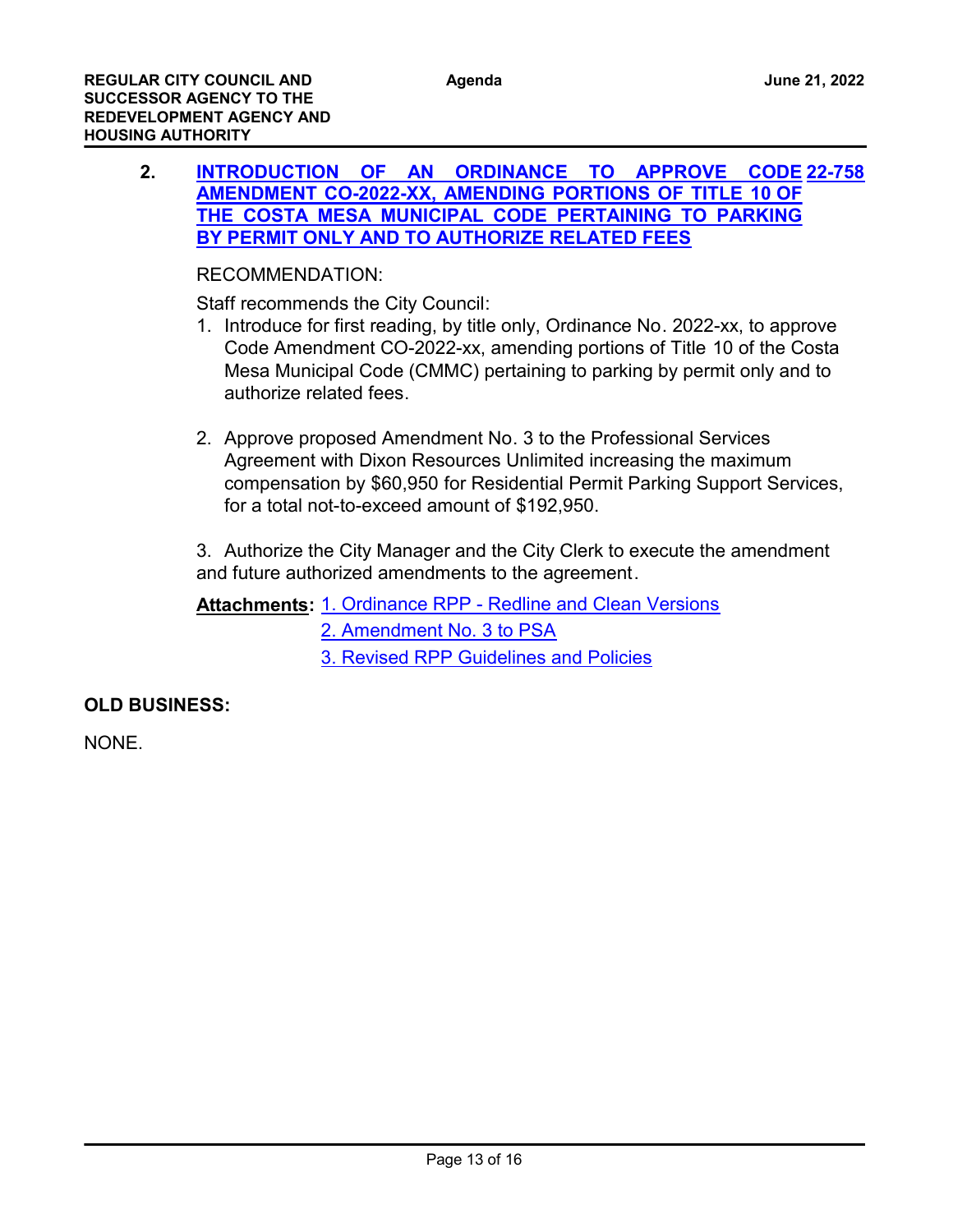#### **NEW BUSINESS:**

#### **1. [APPROVAL OF AMENDMENTS TO CITYWIDE RENTAL ASSISTANCE](http://costamesa.legistar.com/gateway.aspx?m=l&id=/matter.aspx?key=1802) [22-698](http://costamesa.legistar.com/gateway.aspx?m=l&id=/matter.aspx?key=1802) PROGRAMS FUNDED BY THE U.S. DEPARTMENT OF HOUSING AND URBAN DEVELOPMENT**

RECOMMENDATION:

Staff recommends the City Council:

- 1. Approve proposed Amendment No. 2 (Attachment 1) to the Subrecipient Agreement (SRA) with Mercy House Living Centers increasing the compensation by \$62,312, for a total Not-To-Exceed amount of \$392,633 for program administration for the City's CDBG-CV Rental Assistance Program for lower-income households without children
- 2. Appropriate an allocation of \$500,000 in American Rescue Plan Act (ARPA) funds to augment the HUD funded Rental Assistance Program for Costa Mesa renters, and required ancillary services, if eligible, from this or any other Federal or City available and eligible Fund, as needed.
- 3. Authorize the City Manager and the City Clerk to execute any new agreements and any and all amendments to existing agreements for the augmented ARPA funding for the Rental Assistance Program to assist Costa Mesa renters to overcome housing instability.

**Attachments: [1. Rental Assistance Amend. No 2.](http://costamesa.legistar.com/gateway.aspx?M=F&ID=3e136ebd-3ed8-49bc-84b7-5c26aa3390af.pdf)** 

[2. MercyHouse \\$180k](http://costamesa.legistar.com/gateway.aspx?M=F&ID=3be9b66a-51f0-496f-9bc0-6f9d17db155e.pdf) [3. MercyHouse Amendment No. 1](http://costamesa.legistar.com/gateway.aspx?M=F&ID=58d259d5-ed68-4bf7-a97e-e3c735b0f968.pdf)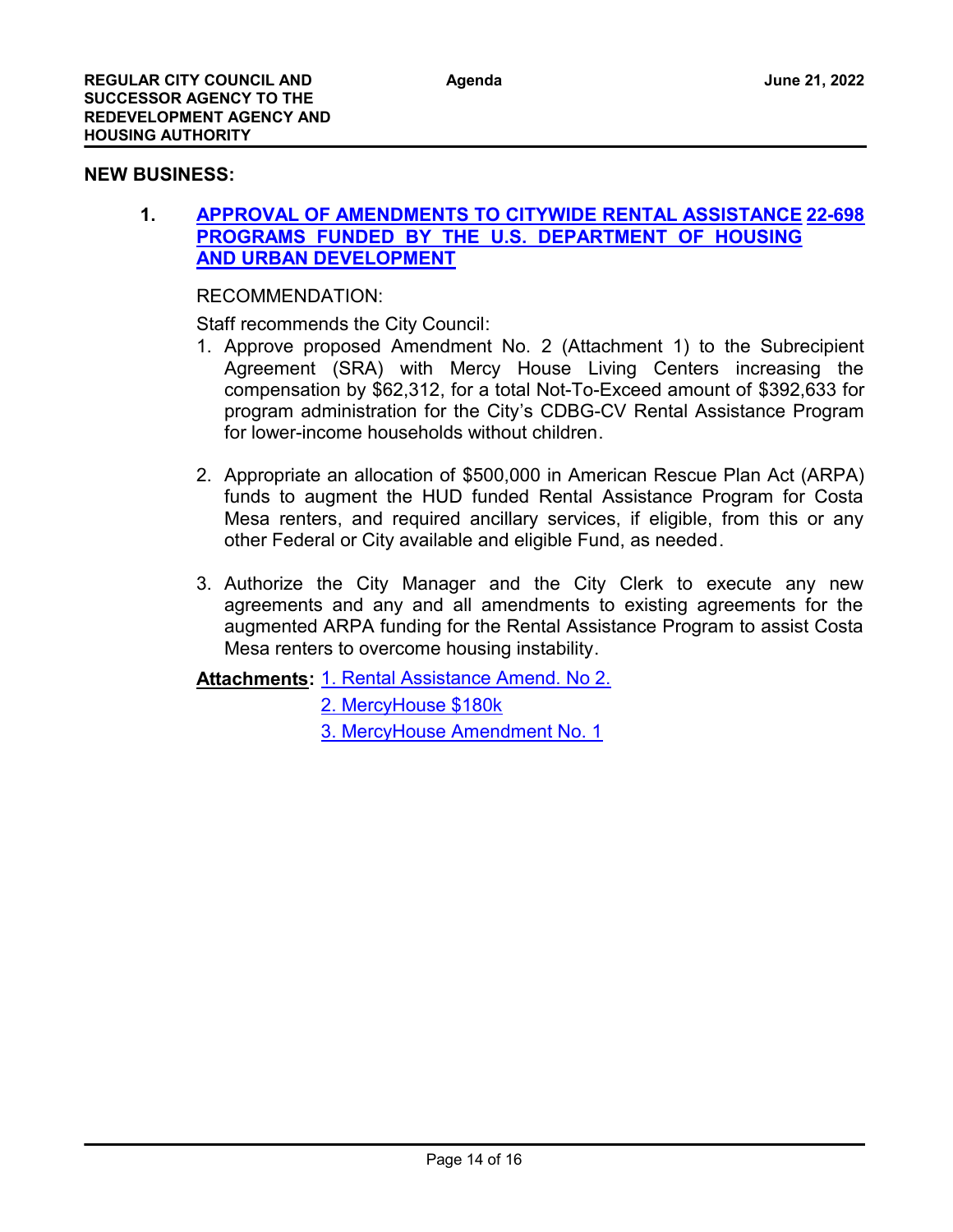**2. [FIRST READING OF AN ORDINANCE REVISING CHAPTER III OF](http://costamesa.legistar.com/gateway.aspx?m=l&id=/matter.aspx?key=1859) [22-755](http://costamesa.legistar.com/gateway.aspx?m=l&id=/matter.aspx?key=1859) TITLE 12 REGARDING THE PARKS, ARTS AND COMMUNITY SERVICES COMMISSION TO REMOVE ARTS FUNCTIONS, FIRST READING OF AN ORDINANCE ADDING CHAPTER IV OF TITLE 12 ESTABLISHING AN ARTS COMMISSION, AND RESULTING DISSOLUTION OF THE CULTURAL ARTS COMMITTEE**

## RECOMMENDATION:

Staff recommends City Council:

- 1. Read by title only, waive further reading and introduce Ordinance 2022-xx to rename the Parks, Arts and Community Services Commission to Parks and Community Services Commission and remove arts related language (Attachment 1).
- 2. Read by title only, waive further reading and introduce Ordinance 2022-xx to establish an Arts Commission that would serve as an advisory commission to the City Council in matters related to the City's Arts and Culture Master Plan (Attachment 2), and dissolve the Cultural Arts Committee accordingly.
- 3. Authorize a \$100.00 per month stipend for the Arts Commissioners.

# Attachments: [1. ORDINANCE No. 22-23 Draft PACS Commission](http://costamesa.legistar.com/gateway.aspx?M=F&ID=d5095f71-ddac-424c-86c8-de3569ab2d87.docx)

- [2. ORDINANCE No. 22-24 Draft ARTS Commission](http://costamesa.legistar.com/gateway.aspx?M=F&ID=2460cebd-e292-41fe-bc7e-a80b167e1952.docx)
- [3. Arts Committee creation \(Minutes\)](http://costamesa.legistar.com/gateway.aspx?M=F&ID=bd27be19-7826-4c65-8048-30f33f742d2e.pdf)
- [4. Arts & Culture Master Plan Excerpt. Page 45](http://costamesa.legistar.com/gateway.aspx?M=F&ID=d31cd859-d19d-417c-b15d-3289a04b73e4.pdf)
- [5. Example Arts Commission Application Questions](http://costamesa.legistar.com/gateway.aspx?M=F&ID=b6189040-6fe3-4af8-a8a8-40eeed6951a6.pdf)